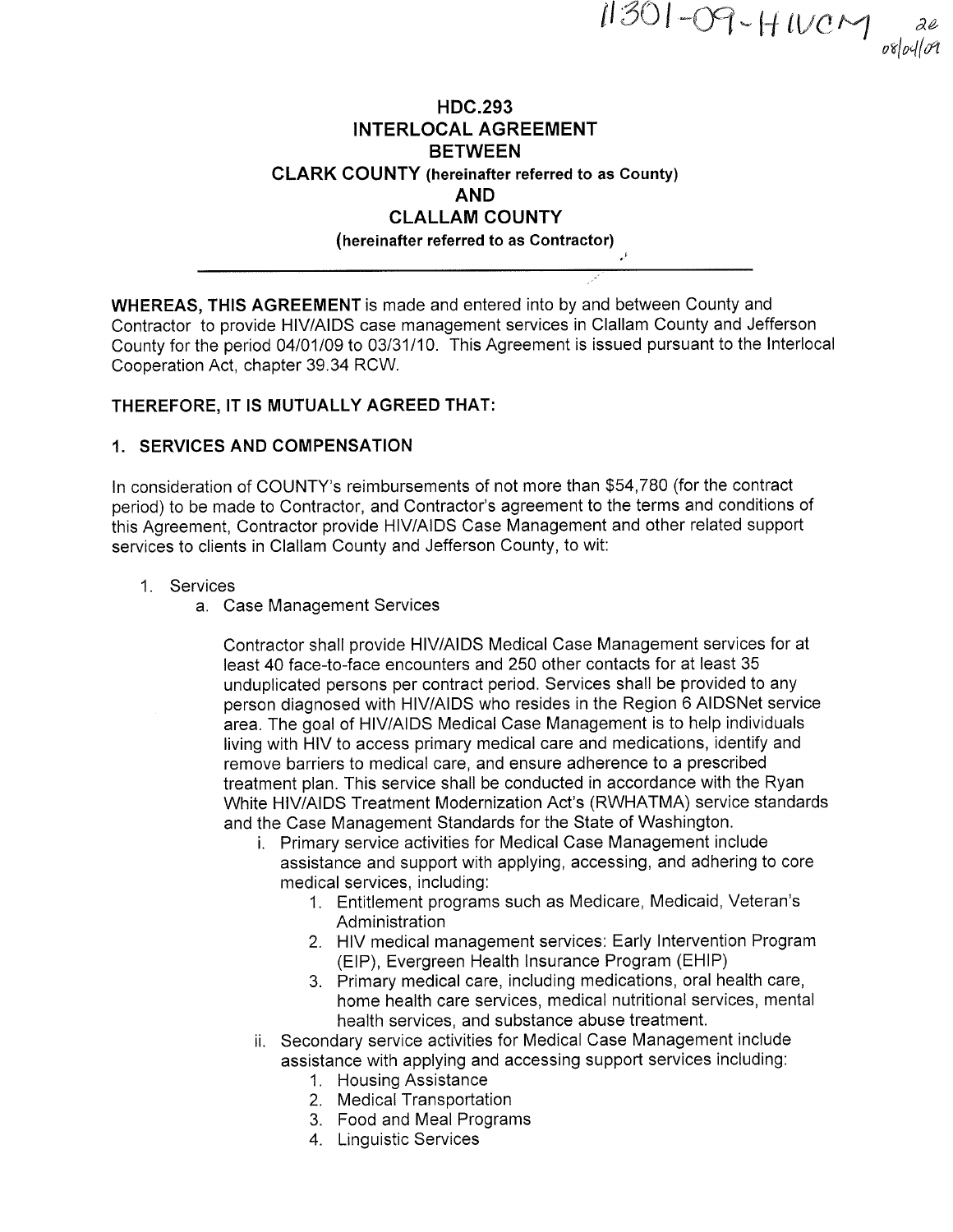- 5. HlV-related legal services, and/or referrals for other health care and support services.
- b. Transportation Services

Contractor shall provide persons who qualify medical transportation vouchers as needed. Contractor shall not exceed 64 vouchers at \$25.00 per voucher.

- c. Housing Services
	- 1. The provision of short-term or emergency financial assistance to support temporary and/or transition housing to enable an individual or family to gain and/or maintain access to medical care. And/Or Contractor shall provide housing-related referral services defined as:
	- 2. Connecting clients with individual services and programs provided by professionals who possess an extensive knowledge of local, state, and federal housing programs and how they can be accessed, including; assessment, search, placement, and fees associated with them.
	- 3. Eligible housing can include both housing that does not provide direct medical or supportive services and housing that provides some type of medical or supportive services, such as residential mental health services, foster care or assisted living residential services.
	- 4. All housing must be linked to medical and/or health-care services or be certified as essential to a client's ability to gain and or maintain access to H|V-related medical care or treatment.
	- 5. Funds cannot be used to pay mortgage payments.
	- 6. All persons who are diagnosed with HIV/AIDS in Region <sup>6</sup> AlDSNet are eligible for this assistance, with a referral from an authorized Medical Case Manager in Region 6 AlDSNet.
	- 7. Documentation of need for housing to gain or maintain HIV medical care or treatment and a written plan for obtaining permanent housing is required in the client's file.
	- 8. Report to county monthly the number of clients who receive housing services and/or housing related referral services.
- 2. Time

The contract shall commence April 1, 2009 and shall terminate March 31,2010, unless extended by the mutual written consent of both parties.

3. Compensation

County shall pay the Contractor for performing said services so long as there is funding available, upon receipt of a written invoice. Fees paid Contractor shall be actual monthly expenditures plus 10% administration fee and shall not exceed:

Case Management Services: \$50,680.00 Housing Services \$2,500.00.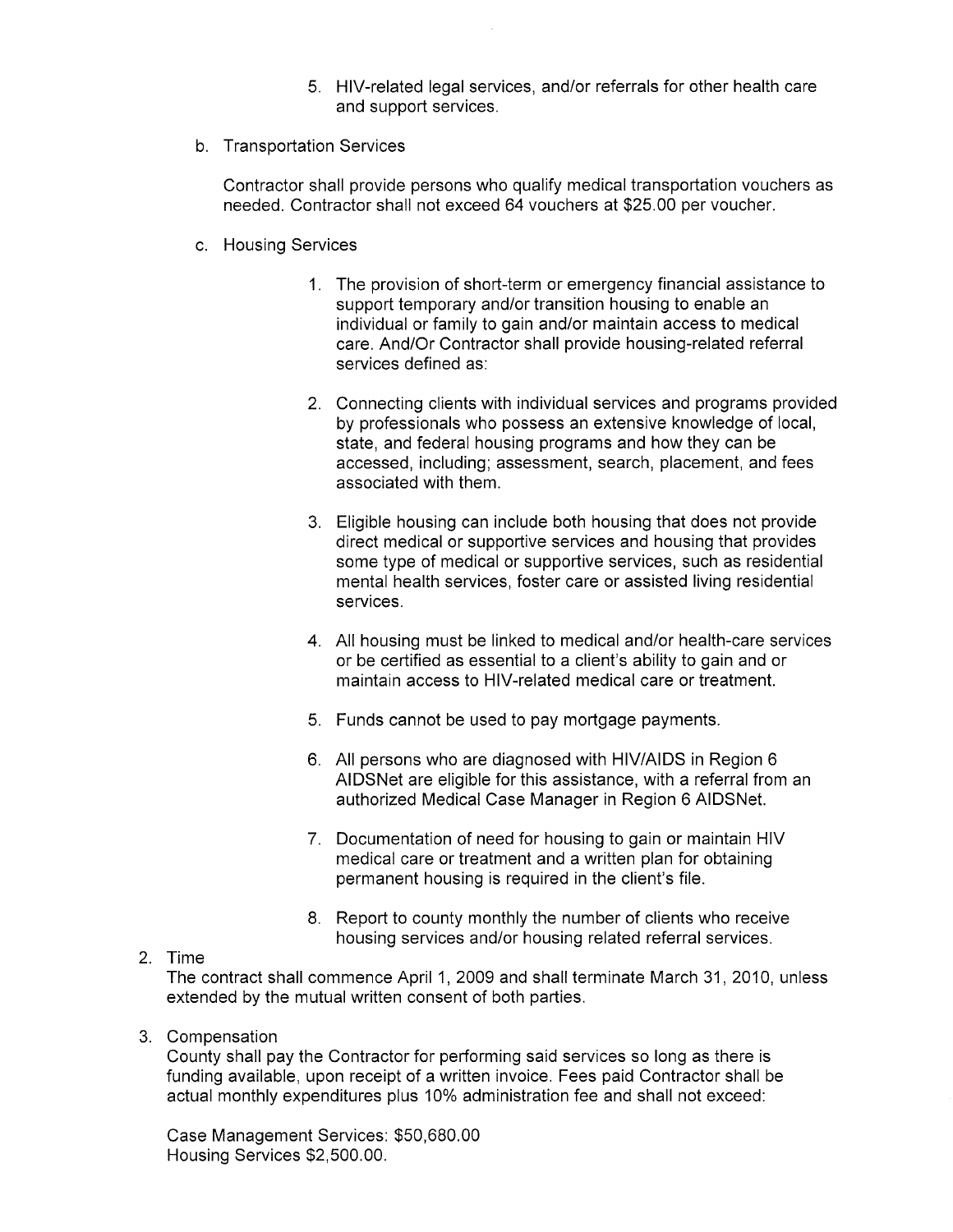Medical Transportation Services \$1,600.00.

Total contract shall not exceed \$54,780.00 without the prior written consent of both parties. Payment for costs due and payable under this agreement must be submitted to County by April 30, 2010.

Referral notification and invoices shall be routed to:

Case Management Clark County Public Health PO Box 9825 Vancouver WA 98666-8825

## 2. RECORDS MAINTENANCE

The parties to this Agreement shall each maintain books, records, documents, and other evidence which sufficiently and properly reflect all direct and indirect costs expended by either party in the performance of the service(s) described herein. These records shall be subject to inspection, review or audit by personnel of both parties, other personnel duly authorized by law. All books, records, documents, and other material relevant to this Agreement will be retained for six (6) years after expiration and the Office of the State Auditor, federal auditors, and any persons duly authorized by the parties shall have full access and the right to examine any of these materials during this period.

Records and other documents, in any medium, furnished by one party to this Agreement to the other party will remain the property of the furnishing party, unless otherwise agreed. The receiving party will not disclose or make available this material to any third parties without first giving notice to the furnishing party and giving it reasonable opportunity to respond. Each party will utilize reasonable security procedures and protections to assure that records and documents provided by the other party are not erroneously disclosed to third parties.

## 3. CONFIDENTIALITY

Contractor and County agree to comply with HIPPA requirements when sharing protected health information as stated in Exhibit A, "Business Associate Agreement".

## 4. INDEPENDENT CAPACITY

The employees or agents of each party who are engaged in the performance of this Agreement shall continue to be employees or agents of that party and shall not be considered for any purpose to be employees or agents of the other party.

## 5. AGREEMENT ALTERATIONS AND AMENDMENTS

This Agreement may be amended by mutual agreement of the parties. Such amendments shall not be binding unless they are in writing and signed by personnel authorized to bind each of the parties.

## 6. TERMINATION

## 6.1 Voluntary Termination

Each party may provide the other party with written notice of its intent to terminate this agreement no later than 30 days prior to the effective date of termination. lf this Agreement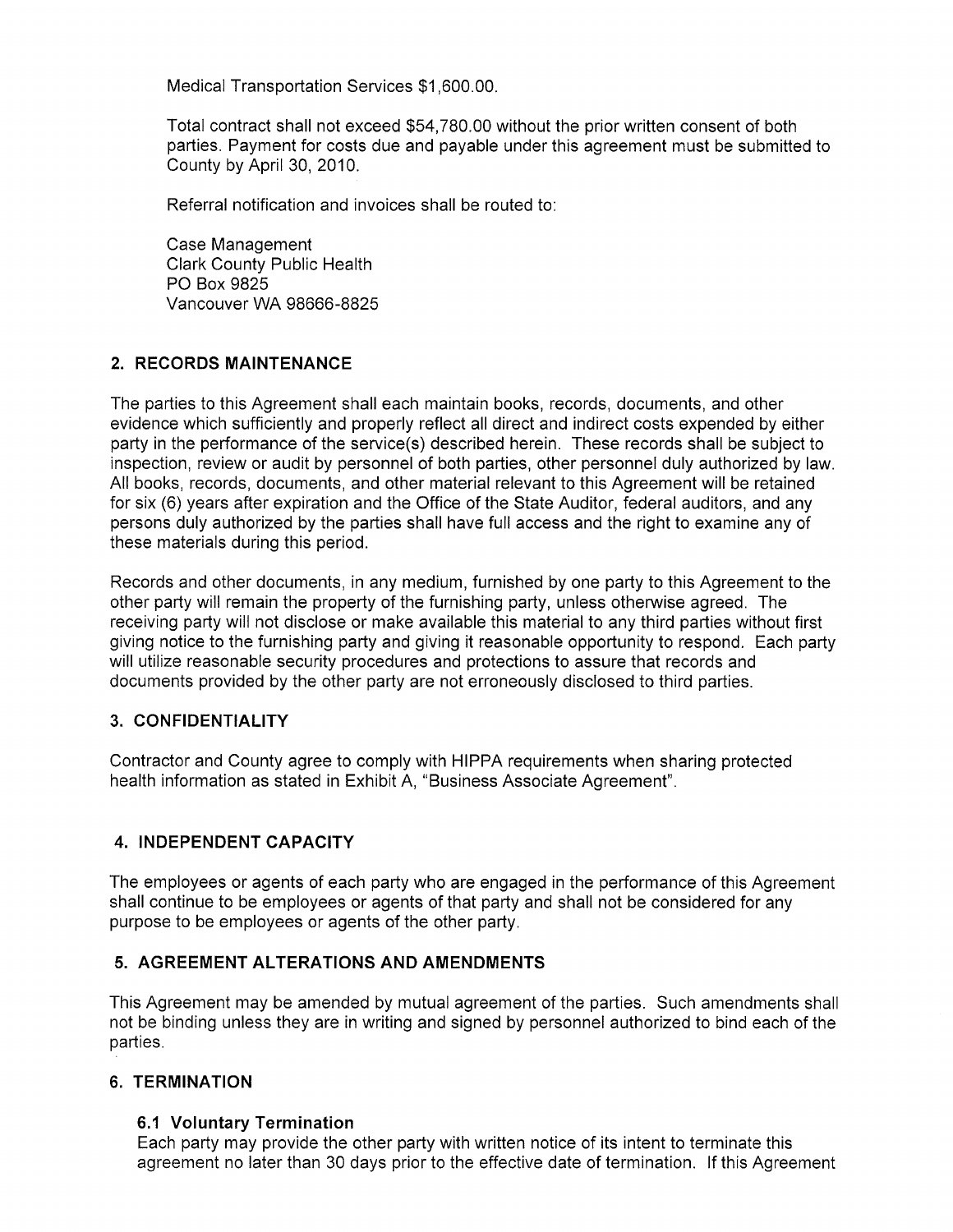is so terminated, the parties shall be liable only for performance rendered or costs incurred in accordance with the terms of this Agreement prior to the effective date of termination.

## 6.2 lnvoluntary Termination for Cause

lf Contractor fails to fully perform in a timely and proper manner under this Agreement, COUNTY shall give Contractor written notice of such failure. Such written notice will include notice of termination if the failure to perform is not cured within 30 calendar days. The effective date of termination shall be retroactive to the date of such non or partial performance. Any partial payment made by Contractor for the month of termination shall be refunded to COUNTY by Contractor.

COUNTY reserves the right to recover from Contractor any expenses incurred by COUNTY as a result of Contractor's nonperformance. This reimbursable expense shall be in addition to any other provision of this Agreement.

### 7. DISPUTES

In the event that a dispute arises under this Agreement, it shall be determined by a Dispute Board in the following manner: Each party to this Agreement shall appoint one member to the Dispute Board. The members so appointed shalljointly appoint an additional member to the Dispute Board. The Dispute Board shall review the facts, Agreement terms and applicable statutes and rules and make a determination of the dispute. The determination of the Dispute Board shall be final and binding on the parties hereto.

### 8. GOVERNANCE

This Agreement is entered into pursuant to and under the authority granted by the laws of the state of Washington and any applicable federal laws. The provisions of this Agreement shall be construed to conform to those laws.

ln the event of an inconsistency in the terms of this Agreement, or between its terms and any applicable statute or rule, the inconsistency shall be resolved by giving precedence in the following order:

- a. Applicable state law and federal statutes and rules;
- b. County laws, procedures and policies;
- c. Statement of work; and<br>d. Any other provisions of
- Any other provisions of the Agreement, including materials incorporated by reference.

## 9. ASSIGNMENT

The work to be provided under this Agreement, and any claim arising thereunder, is not assignable or delegable by either party in whole or in part, without the express prior written consent of the other party, which consent shall not be unreasonably withheld.

#### IO. WAIVER

A failure by either party to exercise its rights under this Agreement shall not preclude that party from subsequent exercise of such rights and shall not constitute a waiver of any other rights under this Agreement unless stated to be such in a writing signed by an authorized representative of the party and attached to the original Agreement.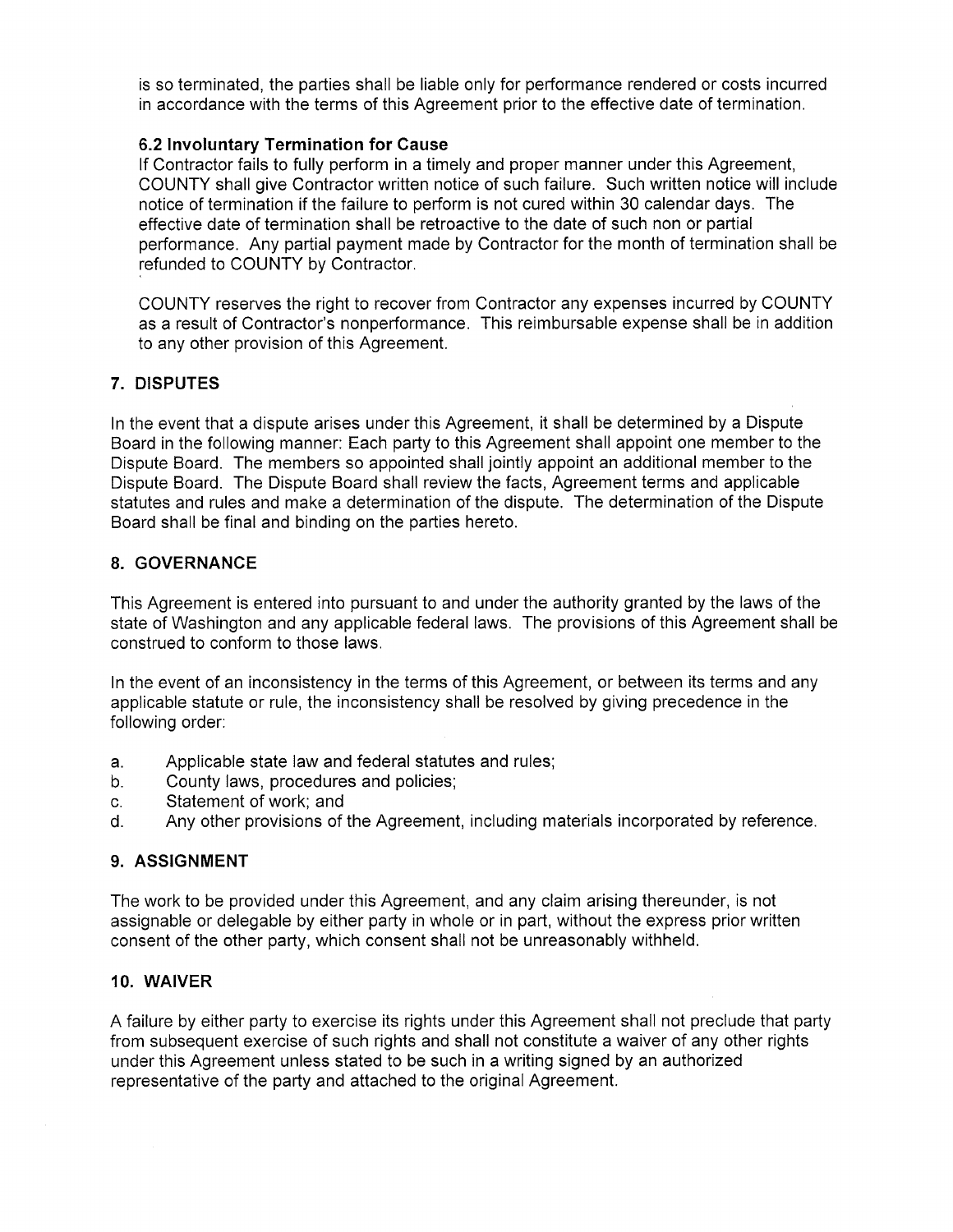# 11. SEVERABILITY

lf any provision of this Agreement or any provision of any document incorporated by reference shall be held invalid, such invalidity shall not affect the other provisions of this Agreement which can be given effect without the invalid provision, if such remainder conforms to the requirements of applicable law and the fundamental purpose of this Agreement, and to this end the provisions of this Agreement are declared to be severable.

# ,12. ALL WRITINGS CONTAINED HEREIN

This Agreement contains all the terms and conditions agreed to by the parties, including "Attachment 4". No other understandings, oral or othenruise, regarding the subject matter of this Agreement shall be deemed to exist or to bind the parties hereto.

## 13. CERTIFICATIONS AND ASSURANCES

Contractor shall assure services are provided in compliance with the certifications and assurances outlined in Certifications and Assurances attached hereto and incorporated herein as Exhibit B.

### I4. AMERICANS WITH DISABILITIES ACT

Contractor shall assure services are provided in compliance with Section 504 of the American with Disabilities Act and shall certify compliance and corrective action as required and described herein and attached hereto as Exhibit C. All documentation shall be due to County within 30 days of the commencement of the agreement.

## **15. SPECIAL REQUIREMENTS**

Contractor shall assure that services are provided in compliance with the requirements set forth and attached herein as Exhibit E "Special Requirements".

#### 16. CONTRACT MANAGEMENT

The extent and character of all work and services to be performed under this Agreement by the Agency shall be subject to the review and approval of the County Project Manager. For purposes of this Agreement, the County Project Manager is:

|                        | Name:<br>Title:<br>Department:<br>Address:<br>Telephone:<br>E-mail: | David Heal<br>Program Manager<br><b>Clark County Public Health</b><br>PO Box 9825<br>Vancouver WA 98666-8825<br>360.397.8086 |
|------------------------|---------------------------------------------------------------------|------------------------------------------------------------------------------------------------------------------------------|
| Contactor information: |                                                                     | Clallam County                                                                                                               |
|                        | Name:<br>Title:<br>Department:<br>Address:                          | Christina Hurst<br>Program Manager<br><b>Health &amp; Human Services</b><br>223 East 4 <sup>th</sup> Street; Suite #14       |
|                        | Telephone:<br>E-mail:                                               | 360-417-2364<br>churst@co.clallam.wa.us                                                                                      |
|                        |                                                                     |                                                                                                                              |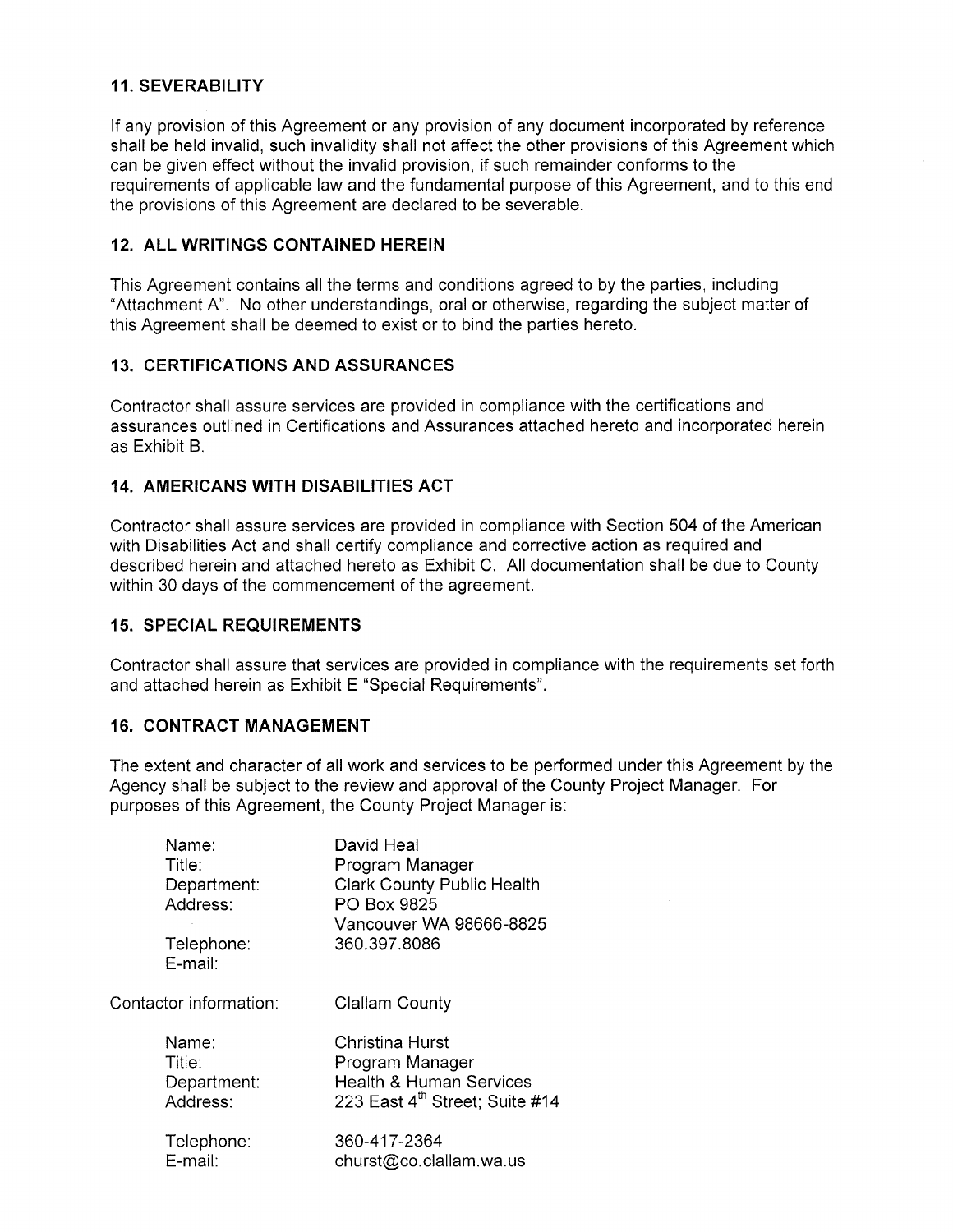## 17. INDEMNIFICATION

The Contractor does release, indemnify and promise to defend and save harmless the County, its elected officials, officers, employees and agents from and against any and all liability, loss, damages, expense, action, and claims, including costs and reasonable attorney's fees incurred by the County, its elected officials, officers, employees and agents in defense thereof, asserting or arising directly or indirectly on account of or out of the performance of service pursuant to this Agreement. ln making such assurances, the Contractor specifically agrees to indemnify and hold harmless the County from any and all bodily injury claims brought by employees of the Contractor and expressly waives its immunity under the lndustrial lnsurance Act as to those claims, which are brought against the County. Provided, however, this paragraph does not purport to indemnify the County against the liability for damages arising out of bodily injuries to person or damages caused by or resulting from the sole negligence of the County, its elected officials, officers, employees and agents.

### 18. LIABILITY

(a) All liability to third parties, loss or damage as a result of claims, demands, costs, or judgments arising out of activities, to be carried out by the Contractor in the performance of this agreement shall be the responsibility of the Contractor, and not the responsibility of the County, if the liability, loss, or damage is caused by, or arises out of, the actions or failure to act on the part of the Contractor, any subcontractor, anyone directly or indirectly employed by the Contractor, provided that nothing herein shall be construed as a waiver of any governmental immunity that has been provided to the Contractor or its employees by statute or court decisions.

(b) All liability to third parties, loss, or damage as a result of claims, demands, costs, or judgments arising out of activities to be carried out by the County in the performance of this agreement shall be the responsibility of the County and not the responsibility of the Contractor if the liability, loss, or damage is caused by, or arises out of, the action or failure to act on the part of any County employee or agent, provided that nothing herein shall be construed as a waiver of any governmental immunity by the State, its agencies (County) or employees, respectively, as provided by statute or court decisions.

(c) ln the event that liability to third parties, loss, or damage arises as a result of activities conducted jointly be the LHJ and the County in fulfillment of their responsibilities under this agreement, such liability, loss, or damage shall be borne by the LHJ and the County to the extent of each party's responsibilities under these joint activities, provided that nothing herein shall be construed as a waiver of any governmental immunity by the LHJ, the State, its agencies (the County) or their employees, respectively, as provided by statute or court decisions.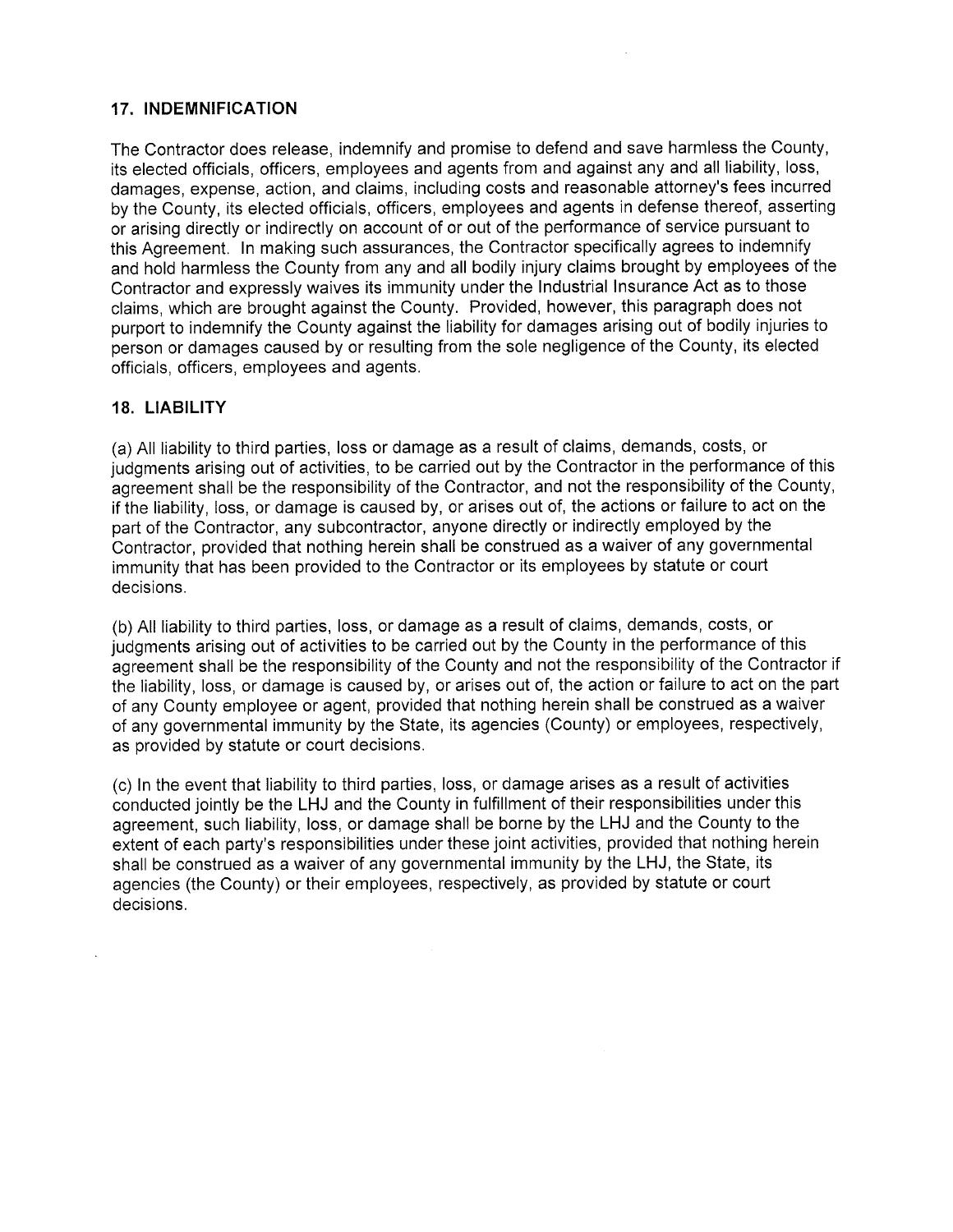lN WITNESS WHEREOF, the parties have executed this Agreement.

Attest:

APPROVED AS TO FORM ONLY ARTHUR D. CURTIS Attorney

By Clark County Deþuty Civil Prosecutor

By

Clallam County Board of Commissioners<br>*How ard v. Doher* ty , str.<sub>,</sub> *Chair* 

Approved as to form only b

Douglas E. Jensen<br>Chief Civil Deputy Prosecuting Attorney<br>Clallam County

By SUL Ban on by T  $By$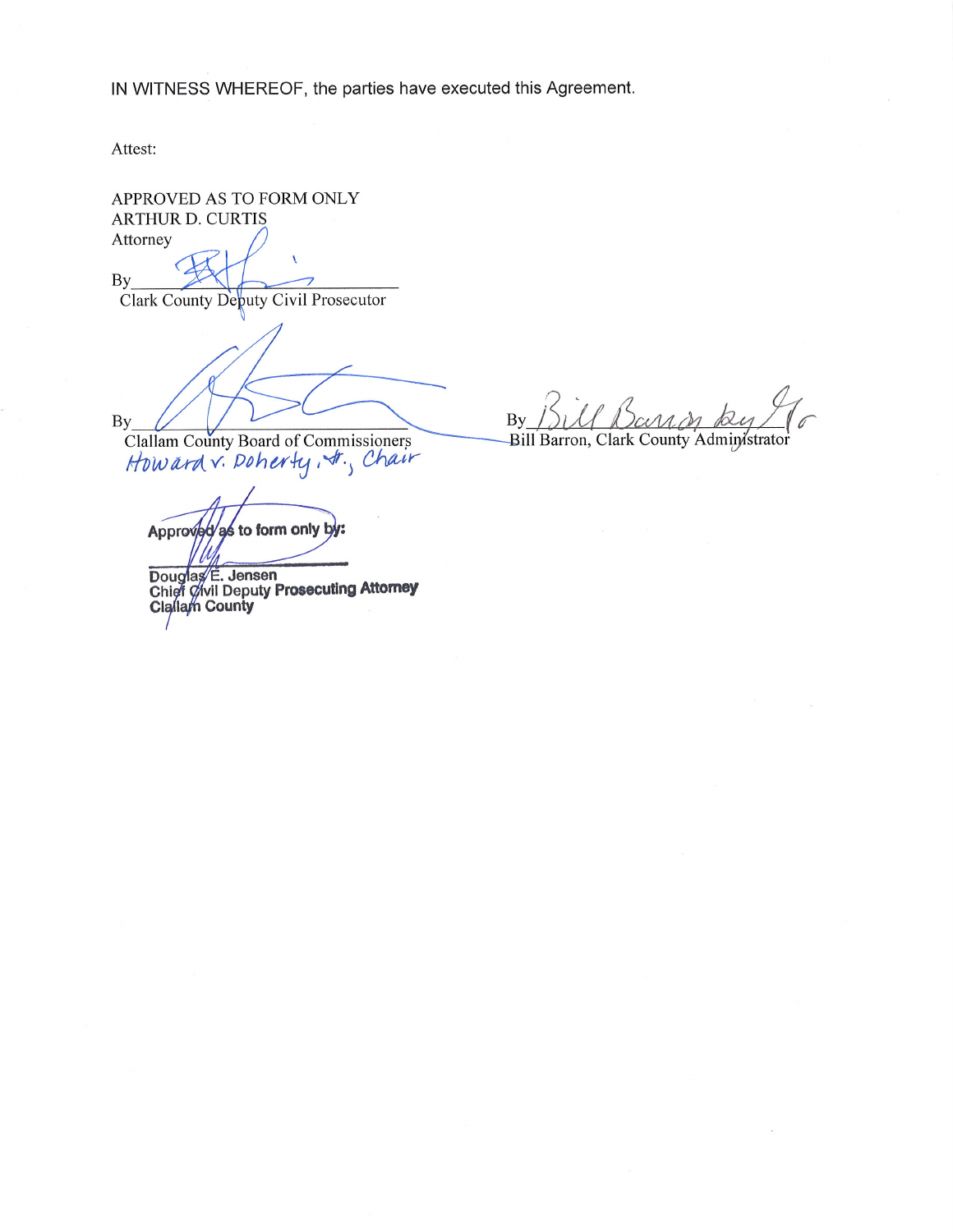# Exhibit A

# BUSINESS ASSOCIATE CONTRACT PROVISIONS

Definitions: Covered entity shall mean Clark County. Business Associate shall mean Clallam County Health Department.

# Obligations & Activities of Business Associate:

1. Business Associate agrees to not use or disclose Protected Health Information (PHI), as defined in 45 CFR 164.501, other than as permitted or required by the Agreement or as required by law.

2. Business Associate agrees to use appropriate safeguards to prevent use or disclosure of the PHI other than as provided for by this Agreement.

3. Business Associate agrees to mitigate, to the extent practicable, any harmful effect that is known to Business Associate of a use or disclosure of PHI by Business Associate in violation of the requirements of this Agreement.

4. Business Associate agrees to report to Covered Entity any use or disclosure of the PHI not provided for by this Agreement of which it becomes aware.

5. Business Associate agrees to ensure that any agent, including a subcontractor, to whom it provides PHI received from, or created or received by Business Associate on behalf of Covered Entity, agrees to the same restrictions and conditions that apply through this Agreement to Business Associate with respect to such information.

6. Business Associate agrees to make internal practices and records, including policies  $\&$ procedures and PHI, relating to the use and disclosure of PHI received from, or created or received by Business Associate on behalf of, Covered Entity available to the Secretary of the Department of Health & Human Services, in a time and manner as agreed or designated by the Secretary, for purposes of the Secretary determining Covered Entity's compliance with Health Information Portability and Accountability Act (HIPAA).

7. Business Associate agrees to document such disclosures of PHI and information related to such disclosures as would be required for Covered Entity to respond to a request by an individual for an accounting of disclosures of PHI in accordance with 45 CFR 164.528.

8. Business Associate agrees to provide to Covered Entity or an individual, in time and manner as agreed, information collected in accordance with this agreement, to permit Covered Entity to respond to a request by an individual for an accounting of disclosures of PHI in accordance with 45 CFR 164.528.

9. Business Associate may use PHI to report violations of law to appropriate Federal and State authorities, consistent with 42 CFR 164.502 (j)(1)and may use PHI for the proper management and administration or to carry out the legal responsibilities of the Business Associate, provided that such use or disclosure would not violate HIPAA.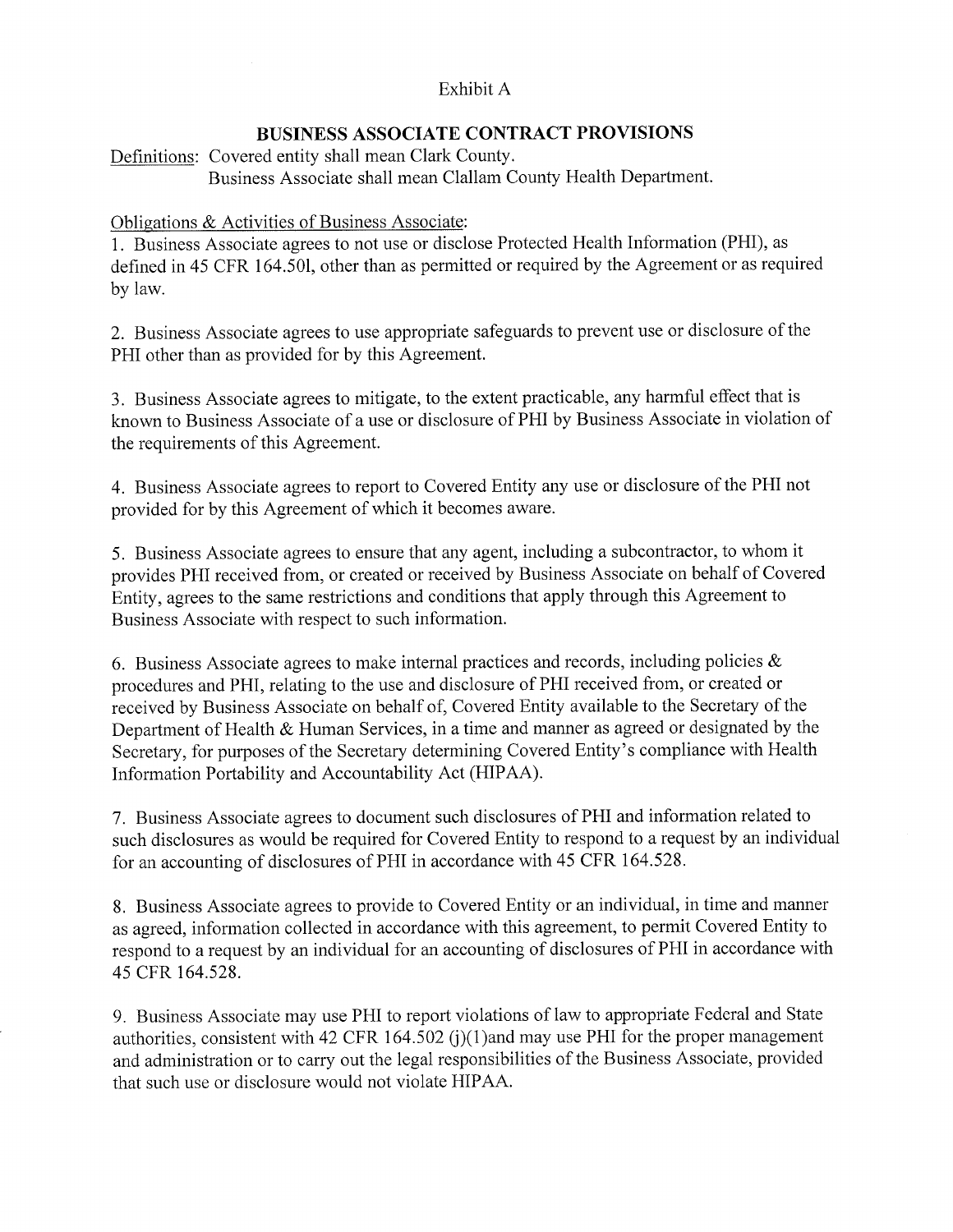# Obligations of Covered Entity:

1. Covered Entity shall notify Business Associate of any limitations in its notice of privacy practices of Covered Entity in accordance with 45 CFR 164.520, to the extent that such limitation may affect Business Associate's use or disclosure of PHI.

2. Covered Entity shall notify Business Associate of any changes in, or revocation of, permission by individual to use or disclose PHI, to the extent that such changes may affect Business Associate's use or disclosure of PHI.

3. Covered Entity shall notify Business Associate of any restriction to the use or disclosure of PHI that Covered Entity has agreed to in accordance with 45 CFR 164.522, to the extent that such restriction may affect Business Associate's use or disclosure of PHI.

4. Covered Entity shall not request Business Associate to use or disclose PHI in any manner that would not be permissible under HIPAA if done by Covered Entity.

# Interpretation:

1. The reference in this Agreement to HIPAA shall mean the latest version in effect or as amended.

2. This agreement shall be amended as is necessary for Covered Entity to comply with the requirements and amendments of HIPAA.

3. Any ambiguity in this Agreement shall be resolved to permit CoveredEntity to comply with HIPAA.

# Termination for Cause:

1. Upon Covered Entity's knowledge of a material breach by Business Associate, Covered Entity shall either provide an opportunity for Business Associate to cure the breach or violation, or immediately terminate this Agreement if cure is not possible. If neither termination nor cure is feasible, Covered Entity shall report the violation to the Secretary.

2. Upon termination of this Agreement, for any reason, Business Associate shall return or destroy all PHI received from Covered Entity, or created or received by Business Associate on behalf of Covered Entity. This provision shall apply to PHI that is in the possession of subcontractors or agents of Business Associate. Business Associate shall retain no copies of PHI.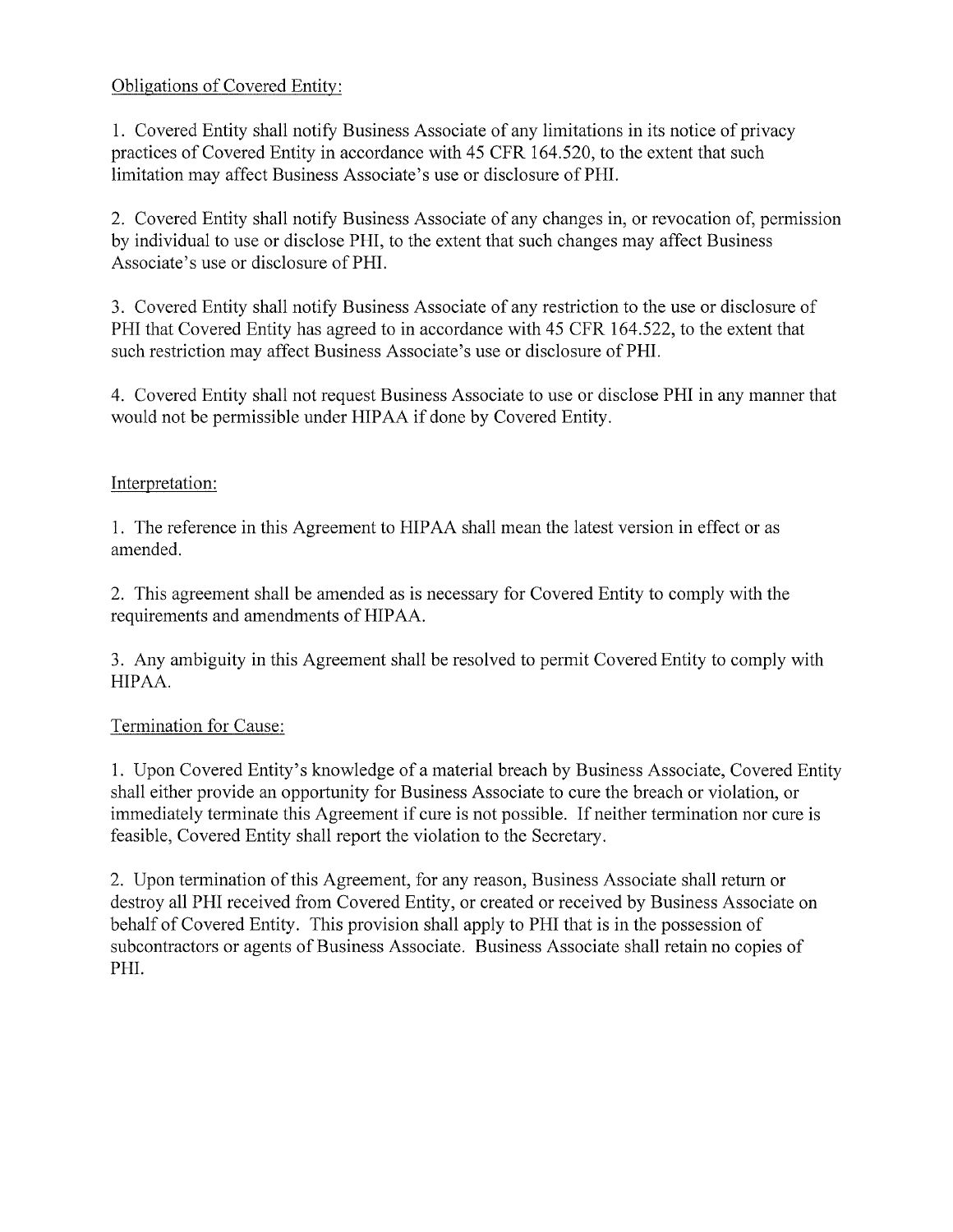#### Exhibit B

#### CERTIFICATIONS AND ASSURANCES

ln the event federal funds are included in this agreement, added by future amendment(s), or redistributed between fund sources resulting in the provision of federal funds, the following sections apply: "1. Federal Gompliance" and "ll. Standard Federal Assurances and Gertifications". ln the instance of inclusion of federal funds as a result of an amendment, the Gontractor may be designated as a "Subrecipient" and the effective date of the amendment shall also be the date at which these requirements go into effect.

 $\mathbf{L}$ FEDERAL COMPLIANCE - The use of federal funds requires additional compliance and control mechanisms to be in place. The following represents the majority of compliance elements that may apply to any federal funds provided under this contract. (Refer to Catalog of Domestic Assistance number(s) cited in the "Payment" section of this contract for requirements specific to that fund source.) For clarification regarding any of these elements or details specific to the federal funds in this contract, contact:

> Compliance and lnternal Control Officer Office of Financial Services Department of Health Post Office Box 47901 Olympia, Washington 98504-7901

1. CIRCULARS 'COMPLIANCE MATRIX' - The following compliance matrix identifies the OMB Circulars that contain the requirements which govern expenditure of federal funds. These requirements apply to the Department of Health, as the primary recipient of federal funds, and then follow the funds to the subrecipient. The federal Circulars which provide the applicable administrative requirements, cost principles and audit requirements are identified by subrecipient organization type.

|                                 | <b>OMB CIRCULAR</b>   |                   |                    |
|---------------------------------|-----------------------|-------------------|--------------------|
| <b>ENTITY TYPE</b>              | <b>ADMINISTRATIVE</b> | <b>COST</b>       | <b>AUDIT</b>       |
|                                 | <b>REQUIREMENTS</b>   | <b>PRINCIPLES</b> | <b>REQUIREMENT</b> |
|                                 |                       |                   | S                  |
| State. Local and Indian         | $A-102$ &             | $A-87$            | $A - 133$          |
| Tribal Governments &            | Common Rule           |                   |                    |
| Governmental Hospitals          |                       |                   |                    |
| Non-Profit                      | A-110                 | $A-122$           | $A - 133$          |
| Organizations & Non-            |                       |                   |                    |
| <b>Profit Hospitals</b>         |                       |                   |                    |
| <b>Colleges or Universities</b> | A-110                 | $A - 21$          | A-133              |
| & Affiliated Hospitals          |                       |                   |                    |

COMPLIANCE MATRIX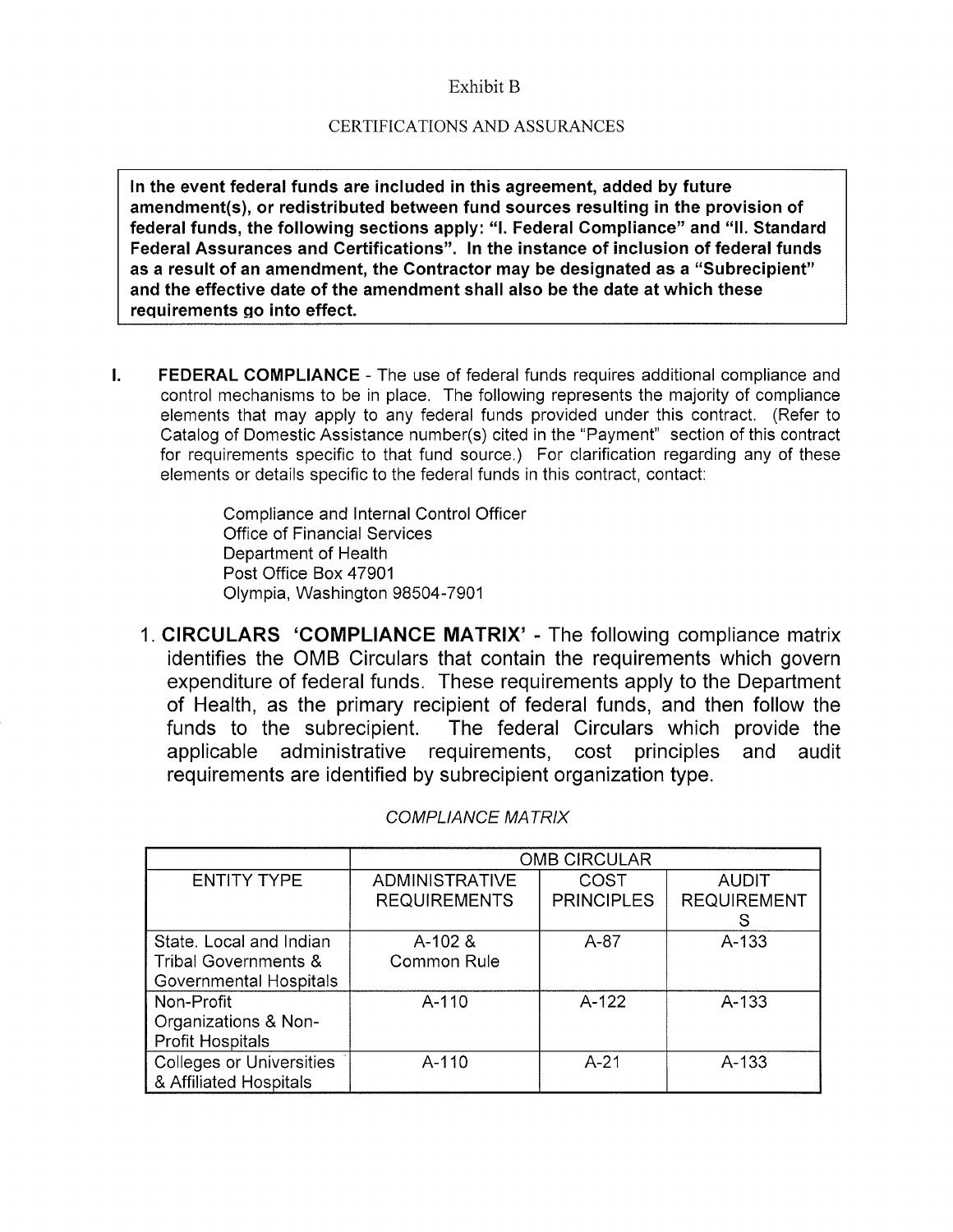- 2. CITIZENSHIP/ALIEN VERIFICATION/DETERMINATION The Personal Responsibility and Work Opportunity Reconciliation Act (PRWORA) of 1996 (PL 104-193) states that federal public benefits should be made available only to U,S. citizens and qualified aliens. Entities that offer a service defined as a "federal public benefit" must make a citizenship/qualified alien determination/ verification of applicants at the time of application as part of the eligibility criteria. Non-US citizens and unqualified aliens are not eligible to receive the services. PL 104-193 also includes specific reporting requirements. Exemptions from the determination/verification requirement is afforded the following programs offered by the Department of Health: Family Planning, Breast & Cervical Health Program (BCHP), Special Supplemental Nutrition Program for Women, lnfants, and Children (WlC), WIC Farmers Market Program, lmmunization Programs, and Ryan White CARE Act programs and other communicable disease treatment and diagnostic programs.
- 3. CIVIL RIGHTS AND NONDISCRIMINATION During the performance of this agreement, the Contractor shall comply with all current and future federal statutes relating to nondiscrimination. These include but are not limited to: Title Vl of the Civil Rights Act of 1964 (PL 88-352), Title lX of the EducationAmendments of 1972(20 U.S.C. SS 1681- 1683 and 1685-1686), section 504 of the Rehabilitation Act of 1973 (29 U.S.C. S 794), the Age Discrimínation Act of 1975 (42 U.S.C. SS 6101-6107), the Drug Abuse Office and Treatment Act of 1972 (PL 92-255), the Comprehensive Alcohol Abuse and Alcoholism Prevention, Treatment and Rehabilitation Act of 1970 (PL 91-616), SS523 and 527 of the Public Health Service Act of 1912 (42 U.S.C. SS290dd-3 and 290ee-3), Title Vlll of the Civil Rights Act of 1968 (42 U.S.C. 553601 et seq.), and the Americans with Disability Act (42 U.S.C., Section 12101 et seq.).
- 4. SINGLE AUDIT ACT A subrecipient (including private, for-profit hospitals and non-profit institutions) shall adhere to the federal Office of Management and Budget (OMB) Circular A-133, as well as all applicable federal and state statutes and regulations. A subrecipient who expends \$500,000 or more in federal awards during a given fiscal year shall have a single or program-specific audit for that year in accordance with the provisions of OMB Circular A-133.
- il. STANDARD FEDERAL CERTIFICATIONS AND ASSURANCES - Following are the Assurances, Certifications, and Special Conditions that apply to all federally funded (in whole or in part) agreements administered by the Washington State Department of Health.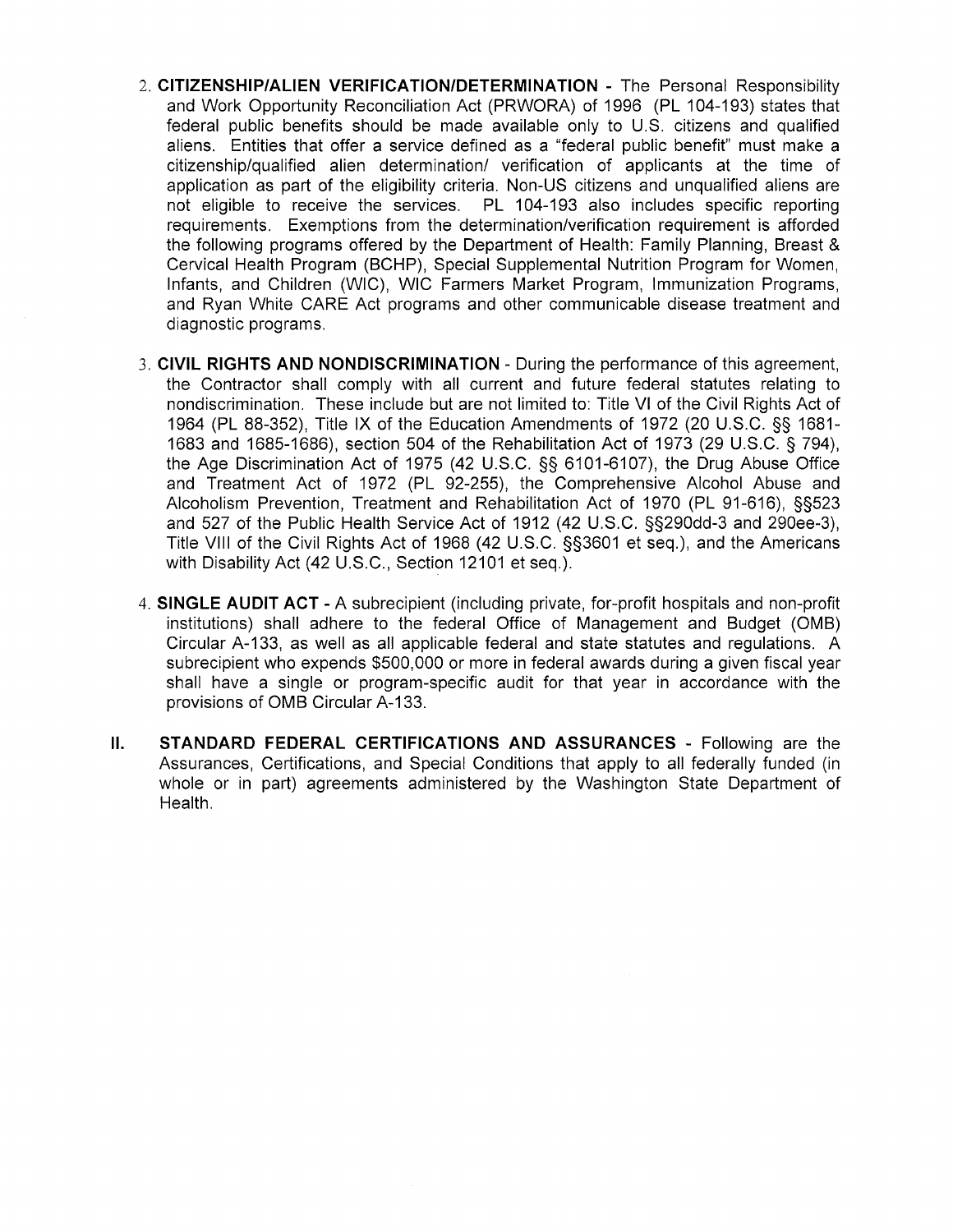## CERTIFICATIONS

#### 1. CERTIFICATION REGARDING DEBARMENT AND SUSPENSION

The undersigned (authorized official signing for the contracting organization) certifies to the best of his or her knowledge and belief, that the contractor, defined as the primary participant in accordance with 45 CFR Part 76, and its principals:

- a) are not presently debarred, suspended, proposed for debarment, declared ineligible, or voluntarily excluded from covered transactions by any Federal Department or agency;
- b) have not within a 3-year period preceding this contract been convicted of or had a civil judgment rendered against them for commission of fraud or a criminal offense in connection with obtaining, attempting to obtain, or performing a public (Federal, State, or local) transaction or contract under a public transaction; violation of Federal or State antitrust statutes or commission of embezzlement, theft, forgery, bribery, falsification or destruction of records, making false statements, or receiving stolen property;
- c) are not presently indicted or otherwise criminally or civilly charged by a governmental entity (Federal, State, or local) with commission of any of the offenses enumerated in paragraph (b) of this certification; and
- d) have not within a3-year period preceding this contract had one or more public transactions (Federal, State, or local) terminated for cause or default.

Should the contractor not be able to provide this certification, an explanation as to why should be placed after the assurances page in the contract.

The contractor agrees by signing this contract that it will include, without modification, the clause titled "Certification Regarding Debarment, Suspension, In eligibility, and Voluntary Exclusion--Lower Tier Covered Transactions" in all lower tier covered transactions (i.e., transactions with sub- grantees and/or contractors) and in all solicitations for lower tier covered transactions in accordance with 45 CFR Part 76.

#### 2. CERTIFICATION REGARDING DRUG-FREE WORKPLACE REQUIREMENTS

The undersigned (authorized official signing for the contracting organization) certifies that the contractor will, or will continue to, provide a drugfree workplace in accordance with 45 CFR Part 76 by: